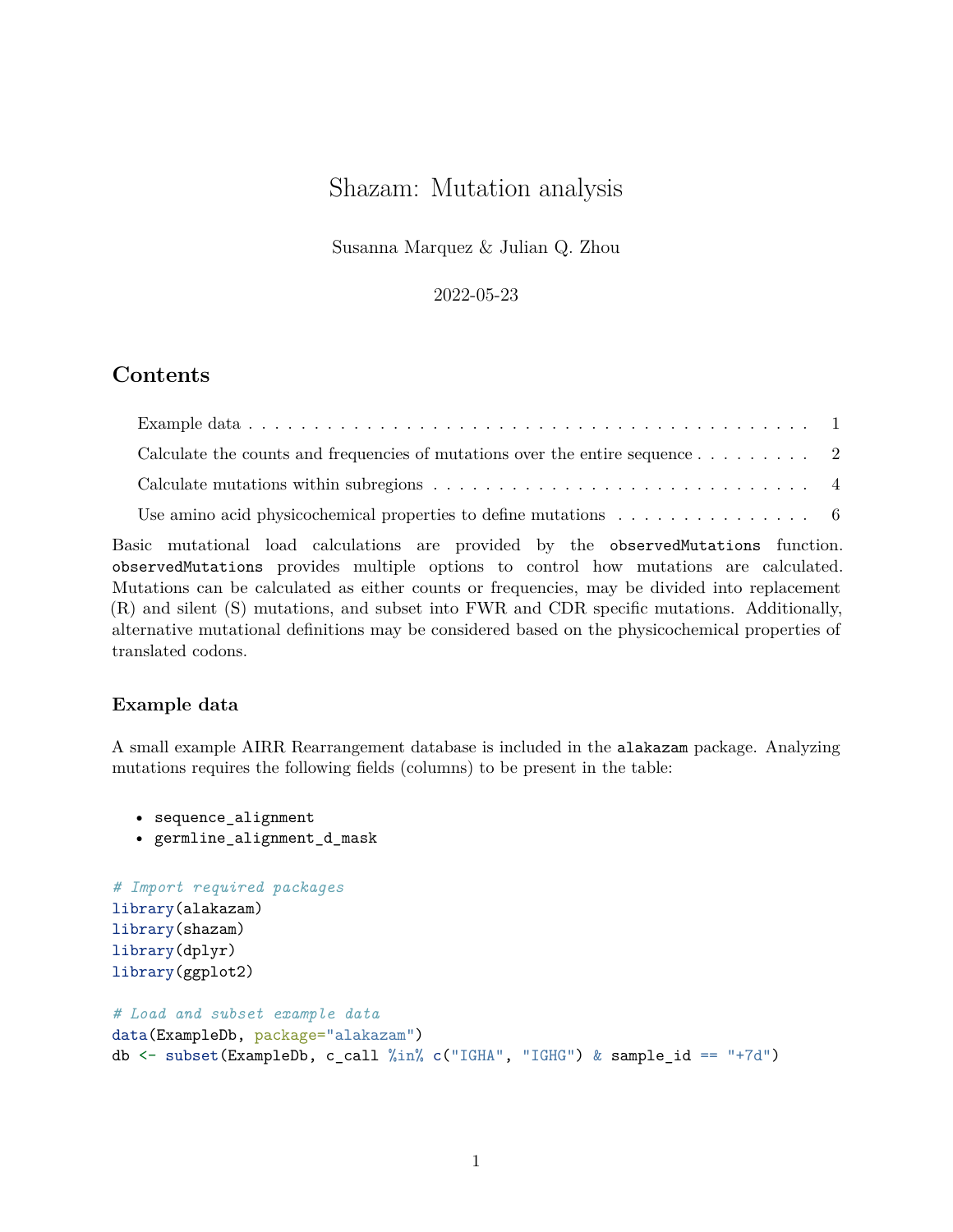#### <span id="page-1-0"></span>**Calculate the counts and frequencies of mutations over the entire sequence**

When calling observedMutations with regionDefinition=NULL, the entire input sequence (sequenceColumn) is compared to the germline sequence (germlineColumn) to identify R and S mutations. If frequency=TRUE, the number of mutations is expressed as the frequency of mutations over the total number of positions that are non-N in both the input and the germline sequences.

In the example below, the counts (frequency=FALSE) and frequencies (frequency=TRUE) of R and S mutations are calculated separately. New columns containing mutation counts are appended to the input data.frame with names in the form  $mu_{\text{count}}$  <Region> <R/S>. Mutation frequencies appear in new columns named mu\_freq\_<Region> <R/S>.

```
# Calculate R and S mutation counts
db obs <- observedMutations(db, sequenceColumn="sequence alignment",
                       germlineColumn="germline_alignment_d_mask",
                       regionDefinition=NULL,
                       frequency=FALSE,
                       nproc=1)
# Show new mutation count columns
db_obs %>%
   select(sequence_id, starts_with("mu_count_")) %>%
   head(n=4)## # A tibble: 4 x 3
## sequence_id mu_count_seq_r mu_count_seq_s
## <chr> <dbl> <dbl>
## 1 GN5SHBT07FUXY8 0 0
## 2 GN5SHBT05JMPI5 8 2
## 3 GN5SHBT08H4LPP 8 2
## 4 GN5SHBT05JGND3 0 0
# Calculate R and S mutation frequencies
db_obs <- observedMutations(db_obs, sequenceColumn="sequence_alignment",
                       germlineColumn="germline_alignment_d_mask",
                       regionDefinition=NULL,
                       frequency=TRUE,
                       nproc=1)
# Show new mutation frequency columns
db_obs \frac{9}{2}select(sequence_id, starts_with("mu_freq_")) %>%
   head(n=4)## # A tibble: 4 x 3
## sequence_id mu_freq_seq_r mu_freq_seq_s
## <chr> <dbl> <dbl>
## 1 GN5SHBT07FUXY8 0 0
## 2 GN5SHBT05JMPI5 0.0237 0.00592
## 3 GN5SHBT08H4LPP 0.0236 0.00590
## 4 GN5SHBT05JGND3 0 0
```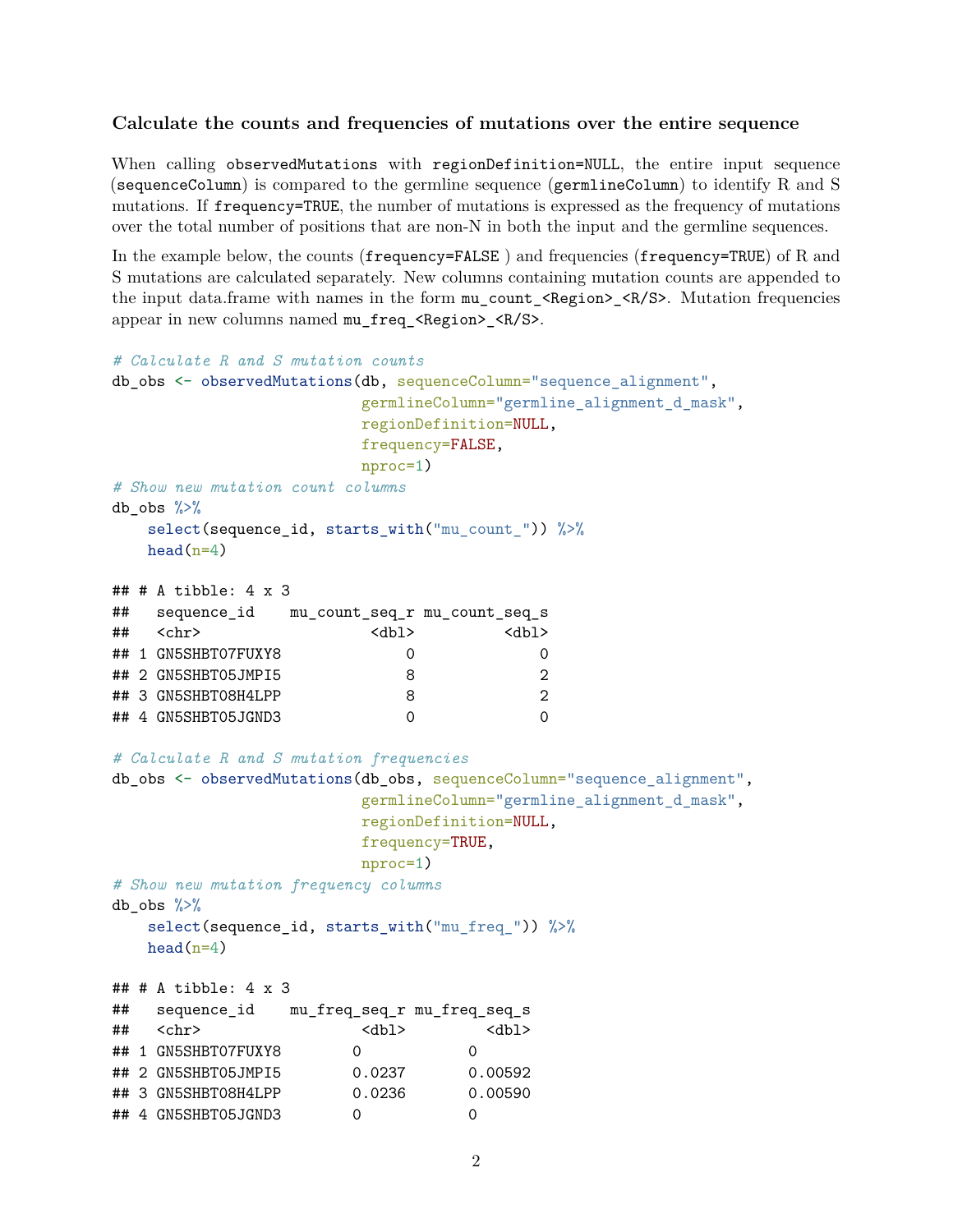Specifying the combine=TRUE argument will aggregate all mutation columns into a single value.

```
# Calculate combined R and S mutation frequencies
db_obs <- observedMutations(db, sequenceColumn="sequence_alignment",
                            germlineColumn="germline_alignment_d_mask",
                            regionDefinition=NULL,
                            frequency=TRUE,
                            combine=TRUE,
                            nproc=1)
# Show new mutation frequency columns
db_obs \frac{9}{2}select(sequence_id, starts_with("mu_freq_")) %>%
    head(n=4)\# \# A tibble: 4 x 1
## sequence_id
## <chr>
## 1 GN5SHBT07FUXY8
## 2 GN5SHBT05JMPI5
## 3 GN5SHBT08H4LPP
## 4 GN5SHBT05JGND3
```
We can plot the mutation frequencies a explore differences between samples or isotypes.

```
g1 \leftarrow ggplot(db_obs, aes(x=c_call, y=mu_freq, fill=c_call)) +theme_bw() + ggtitle("Total mutations") +
    xlab("Isotype") + ylab("Mutation frequency") +
    scale_fill_manual(name="Isotype", values=IG_COLORS) +
    geom_boxplot()
plot(g1)
```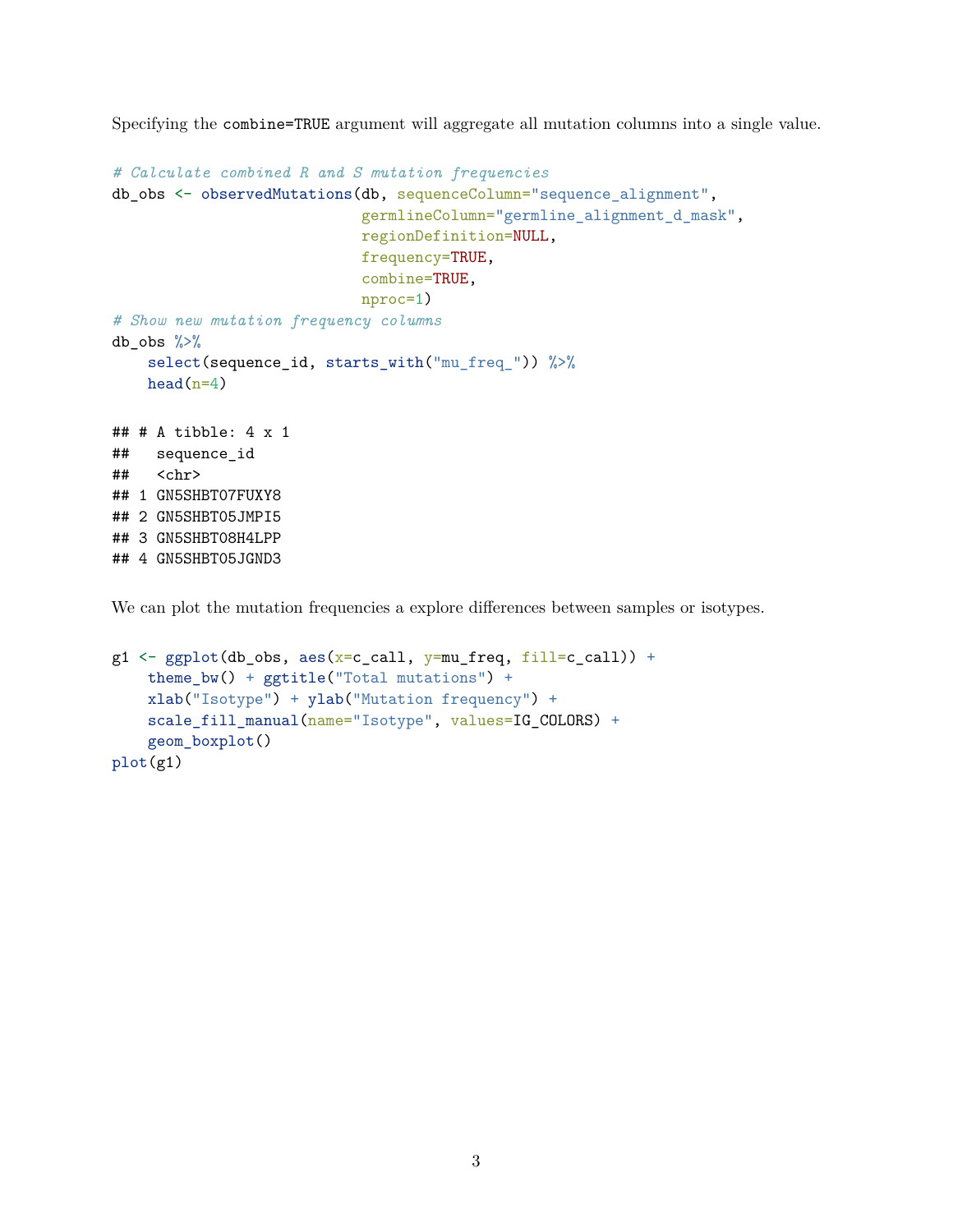

### <span id="page-3-0"></span>**Calculate mutations within subregions**

To restrict the mutational analysis to a particular area in the sequence, the regionDefinition argument needs to be assigned a RegionDefinition object, which simply defines the subregion boundaries of the Ig sequence. For convenience, shazam provides a set of such objects, for which an overview is provided via ?IMGT\_SCHEMES. Each of these objects cover the IMGT numbered V segment up to nucleotide position 312. Different objects treat regions within the V segment with varying granularity:

- IMGT\_V\_BY\_CODONS: treats each codon, from codon 1 to codon 104, as a distinct region;
- IMGT\_V\_BY\_REGIONS: defines regions to be CDR1, CDR2, FWR1, FWR2 and FWR3;
- IMGT\_V: defines regions to be either CDR or FWR;
- IMGT V BY SEGMENTS: provides no subdivisons and treats the entire V segment as a single region.
- IMGT\_VDJ: All regions, including CDR3 and FWR4, grouped as either CDR or FWR. This RegionDefinition is initially empty, and one is created on the fly for each set of clonally related sequences.
- IMGT VDJ BY REGIONS: CDR1, CDR2, CDR3, FWR1, FWR, FWR3 and FWR4 regions treated as individual regions. This RegionDefinition is initially empty, and one is created on the fly for each set of clonally related sequences.

When supplying one of these objects to regionDefinition, and with combined=FALSE, the resultant mutation counts/frequencies will be tabulated in a way consistent with the granularity of the object's region definition. For example,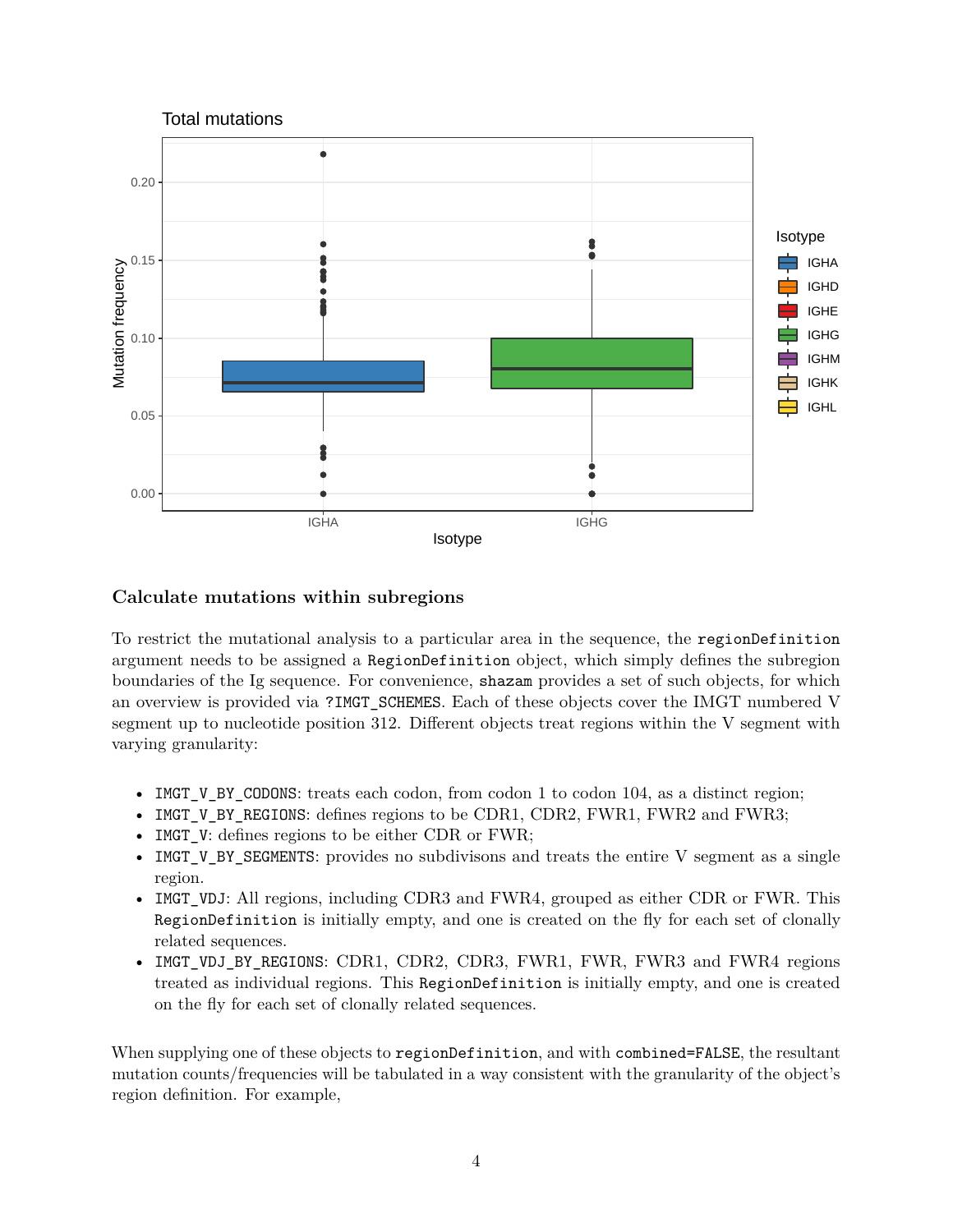- With IMGT\_V\_BY\_REGIONS, mutation frequencies will be reported in columns mu\_freq\_cdr1\_r, mu\_freq\_cdr1\_s, mu\_freq\_cdr2\_r, mu\_freq\_cdr2\_s, mu\_freq\_fwr1\_r, mu\_freq\_fwr1\_s, mu\_freq\_fwr2\_r, mu\_freq\_fwr2\_s, mu\_freq\_fwr3\_r, and mu\_freq\_fwr3\_s.
- With IMGT V, mutation frequencies will be reported in columns mu\_freq\_cdr\_r, mu\_freq\_cdr\_s, mu\_freq\_fwr\_r, and mu\_freq\_fwr\_s.
- With  $IMGT_V_BY_SEGMENTS$ , mutation frequencies will be reported in columns  $mu_freq_v_r$ , and mu\_freq\_v\_s.

In the following example, we will explore the mutation frequency in the V-segment using two of the region definitions.

```
# Calculate R and S mutation counts for individual CDRs and FWRs
db_obs_v <- observedMutations(db, sequenceColumn="sequence_alignment",
                       germlineColumn="germline_alignment_d_mask",
                       regionDefinition=IMGT_V_BY_REGIONS,
                       frequency=FALSE,
                       nproc=1)
# Show new FWR mutation columns
db obs v \sqrt[9]{x}select(sequence_id, starts_with("mu_count_fwr")) %>%
   head(n=4)## # A tibble: 4 x 7
## sequence_id mu_count_fwr1_r mu_count_fwr1_s mu_count_fwr2_r mu_count_fwr2_s
## <chr> <dbl> <dbl> <dbl> <dbl>
## 1 GN5SHBT07FUXY8 0 0 0 0
## 2 GN5SHBT05JMPI5 1 0 0 0
## 3 GN5SHBT08H4LPP 1 0 0 0
## 4 GN5SHBT05JGND3 0 0 0 0
## # ... with 2 more variables: mu_count_fwr3_r <dbl>, mu_count_fwr3_s <dbl>
# Calculate aggregate CDR and FWR V-segment R and S mutation frequencies
db_obs_v <- observedMutations(db_obs_v, sequenceColumn="sequence_alignment",
                       germlineColumn="germline_alignment_d_mask",
                       regionDefinition=IMGT_V,
                       frequency=TRUE,
                       nproc=1)
# Show new CDR and FWR mutation frequency columns
db obs v \sqrt[9]{x}select(sequence_id, starts_with("mu_freq_")) %>%
   head(n=4)## # A tibble: 4 x 5
## sequence_id mu_freq_cdr_r mu_freq_cdr_s mu_freq_fwr_r mu_freq_fwr_s
## <chr> <dbl> <dbl> <dbl> <dbl>
```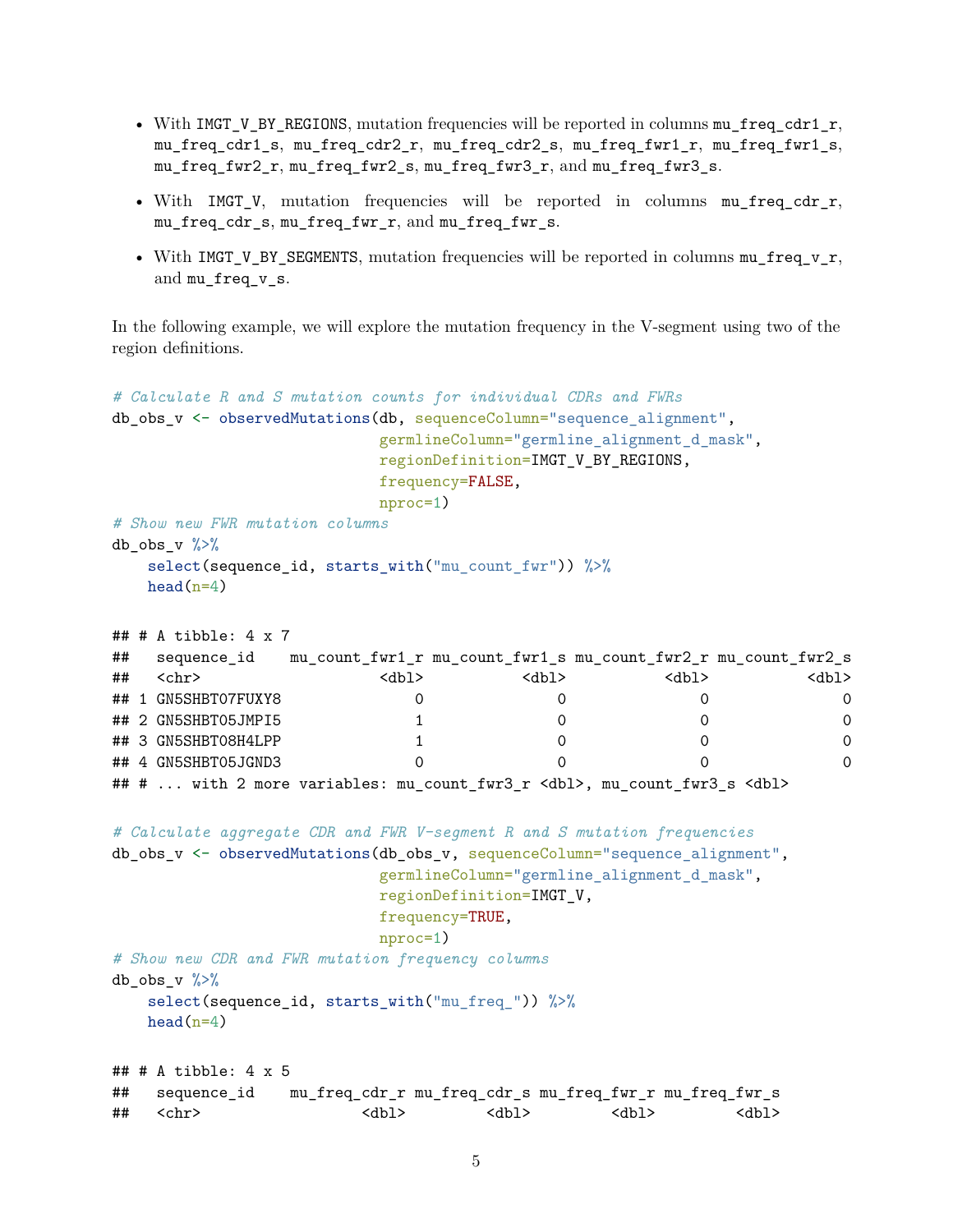|  | ## 1 GN5SHBT07FUXY8 |  |        |         |
|--|---------------------|--|--------|---------|
|  | ## 2 GN5SHBT05JMPI5 |  | 0.0251 | 0.00418 |
|  | ## 3 GN5SHBT08H4LPP |  | 0.025  | 0.00417 |
|  | ## 4 GN5SHBT05JGND3 |  |        |         |

Plot a comparison between CDR silent and replacement mutations.

```
g2 \leftarrow ggplot(db_obs_v, aes(x=c_call, y=mu_freq_cdr_s, fill=c_call)) +theme_bw() + ggtitle("CDR silent mutations") +xlab("Isotype") + ylab("Mutation frequency") +
    scale_fill_manual(name="Isotype", values=IG_COLORS) +
    geom_boxplot()
g3 \leftarrow ggplot(db_obs_v, aes(x=c_call, y=mu_freq_cdr_r, fill=c_call)) +theme_bw() + ggtitle("CDR replacement mutations") +
    xlab("Isotype") + ylab("Mutation frequency") +
    scale_fill_manual(name="Isotype", values=IG_COLORS) +
    geom_boxplot()
alakazam::gridPlot(g2, g3, ncol=2)
```


## <span id="page-5-0"></span>**Use amino acid physicochemical properties to define mutations**

By default, replacement and silent are determined by exact amino acid identity. But this can be changed by setting the mutationDefinition argument. For convenience, shazam provides a set of MutationDefinition objects defining changes in amino acid charge, hydrophobicity, polarity and volume.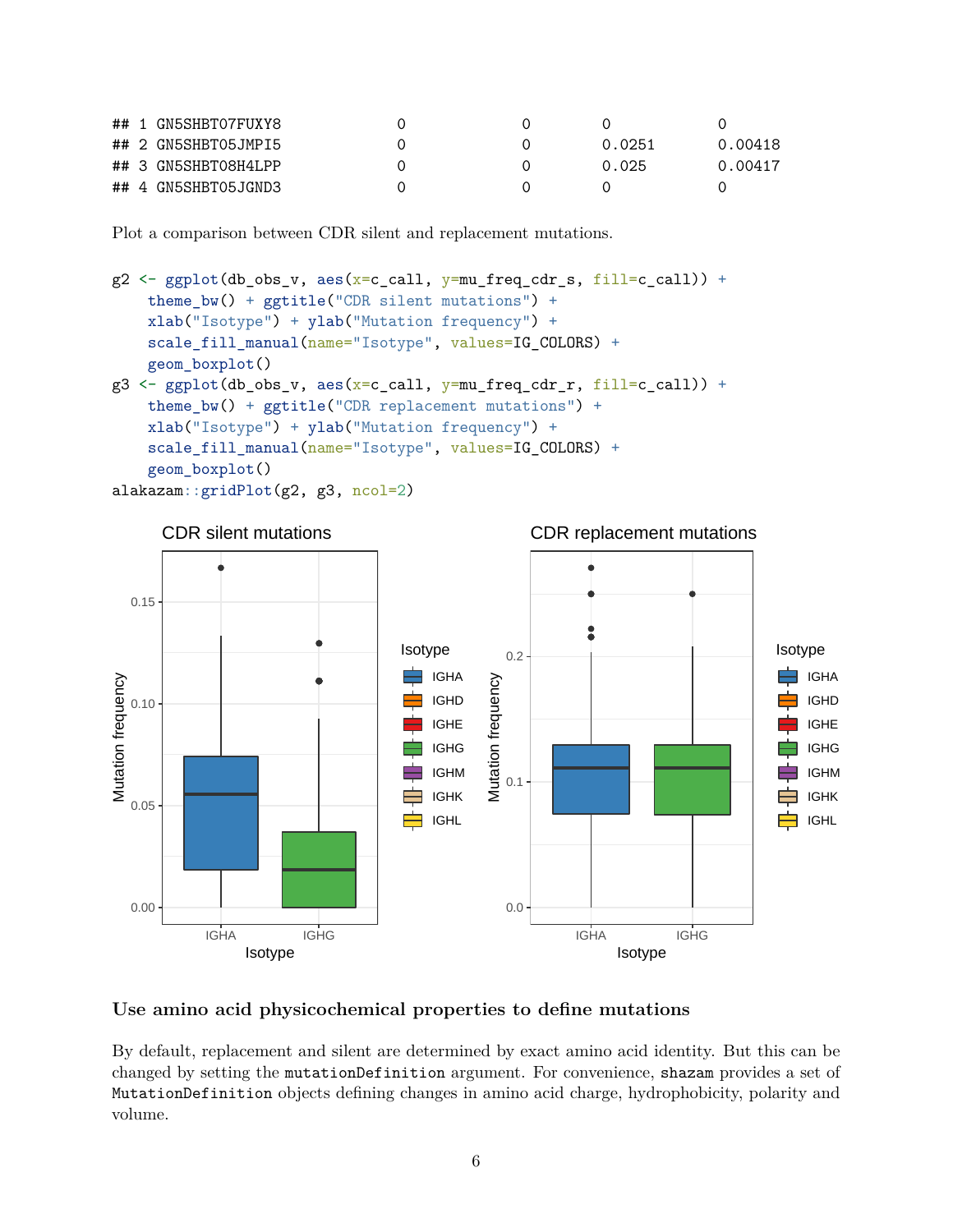In the following example, replacement mutation are defined as amino acid changes that lead to a change in charge (mutationDefinition=CHARGE\_MUTATIONS). Mutations that do not alter the charge classification of a translated codon will be considered silent mutations.

```
# Calculate charge mutation frequency for the full sequence
db_obs_ch <- observedMutations(db, sequenceColumn="sequence_alignment",
                           germlineColumn="germline_alignment_d_mask",
                           regionDefinition=NULL,
                           mutationDefinition=CHARGE_MUTATIONS,
                           frequency=TRUE,
                           nproc=1)
# Show new charge mutation frequency columns
db_obs_ch %>%
   select(sequence_id, starts_with("mu_freq_")) %>%
   head(n=4)## # A tibble: 4 x 3
## sequence_id mu_freq_seq_r mu_freq_seq_s
## <chr> <dbl> <dbl>
## 1 GN5SHBT07FUXY8 0 0
## 2 GN5SHBT05JMPI5 0.00296 0.0266
## 3 GN5SHBT08H4LPP 0.00295 0.0265
## 4 GN5SHBT05JGND3 0 0
```
We can make a plot to visualize if mutations that change the sequence charge are more frequent in one isotype.

```
g4 \leftarrow ggplot(db_obs_ch, aes(x=c_call, y=mu_freq_seq_r, fill=c_call)) +theme_bw() + ggtitle("Charge replacement mutations") +
    xlab("Isotype") + ylab("Mutation frequency") +
    scale_fill_manual(name="Isotype", values=IG_COLORS) +
    geom_boxplot()
plot(g4)
```